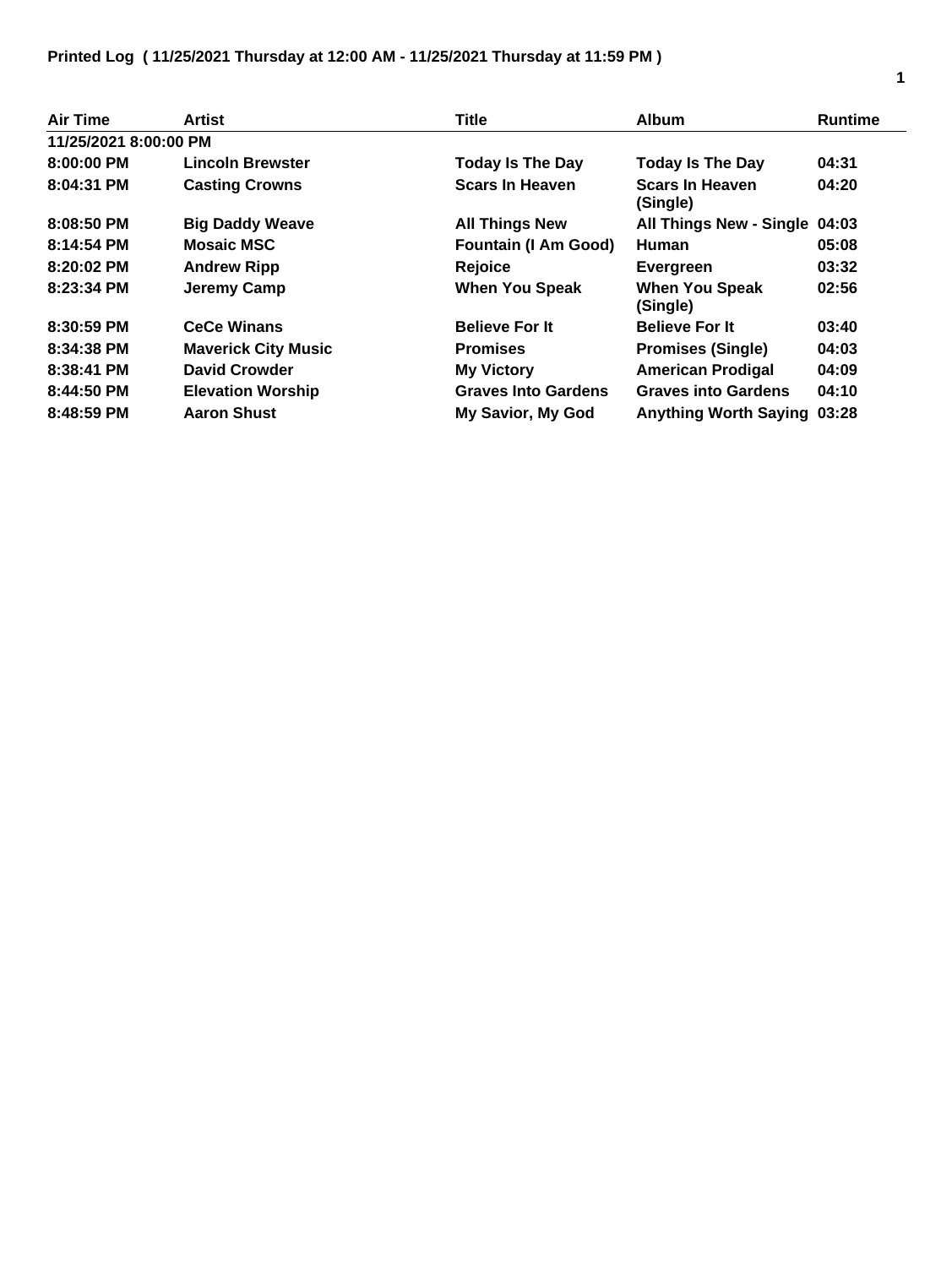## **Printed Log ( 11/25/2021 Thursday at 12:00 AM - 11/25/2021 Thursday at 11:59 PM )**

| Air Time              | Artist                         | Title                                   | <b>Album</b>                                     | <b>Runtime</b> |
|-----------------------|--------------------------------|-----------------------------------------|--------------------------------------------------|----------------|
| 11/25/2021 9:00:00 PM |                                |                                         |                                                  |                |
| $9:00:00$ PM          | <b>Mack Brock</b>              | <b>Heart Wide Open</b>                  | <b>Heart Wide Open</b>                           | 04:27          |
| $9:04:26$ PM          | We Are Messengers              | <b>Come What May</b>                    | <b>Come What May</b><br>(Single)                 | 03:18          |
| $9:07:45$ PM          | We The Kingdom                 | <b>Child Of Love</b>                    | <b>Holy Water</b>                                | 04:09          |
| $9:13:54$ PM          | <b>Horizon Music</b>           | <b>Victory</b>                          | <b>Victory</b>                                   | 04:13          |
| $9:18:07$ PM          | <b>Phil Wickham</b>            | <b>Battle Belongs</b>                   | <b>Battle Belongs</b>                            | 04:04          |
| $9:22:11$ PM          | <b>Hillsong Young And Free</b> | <b>Lord Send Revival</b>                | <b>Lord Send Revival</b>                         | 04:15          |
| $9:30:59$ PM          | <b>Zach Williams</b>           | Less Like Me                            | <b>Rescue Story</b>                              | 03:35          |
| $9:34:33$ PM          | <b>Sanctus Real</b>            | My God Is Still The<br><b>Same</b>      | My God Is Still The<br>Same (Single)             | 03:20          |
| $9:37:54$ PM          | <b>Kutless</b>                 | <b>Strong Tower</b>                     | <b>Strong Tower</b>                              | 03:51          |
| $9:43:45$ PM          | <b>Charity Gayle</b>           | <b>Thank You Jesus for</b><br>the Blood | <b>Thank You Jesus for</b><br>the Blood - Single | 04:45          |
| $9:48:30$ PM          | <b>Ryan Ellis</b>              | <b>Heart Of The Father</b>              | <b>Heart of the Father -</b><br><b>Single</b>    | 03:58          |